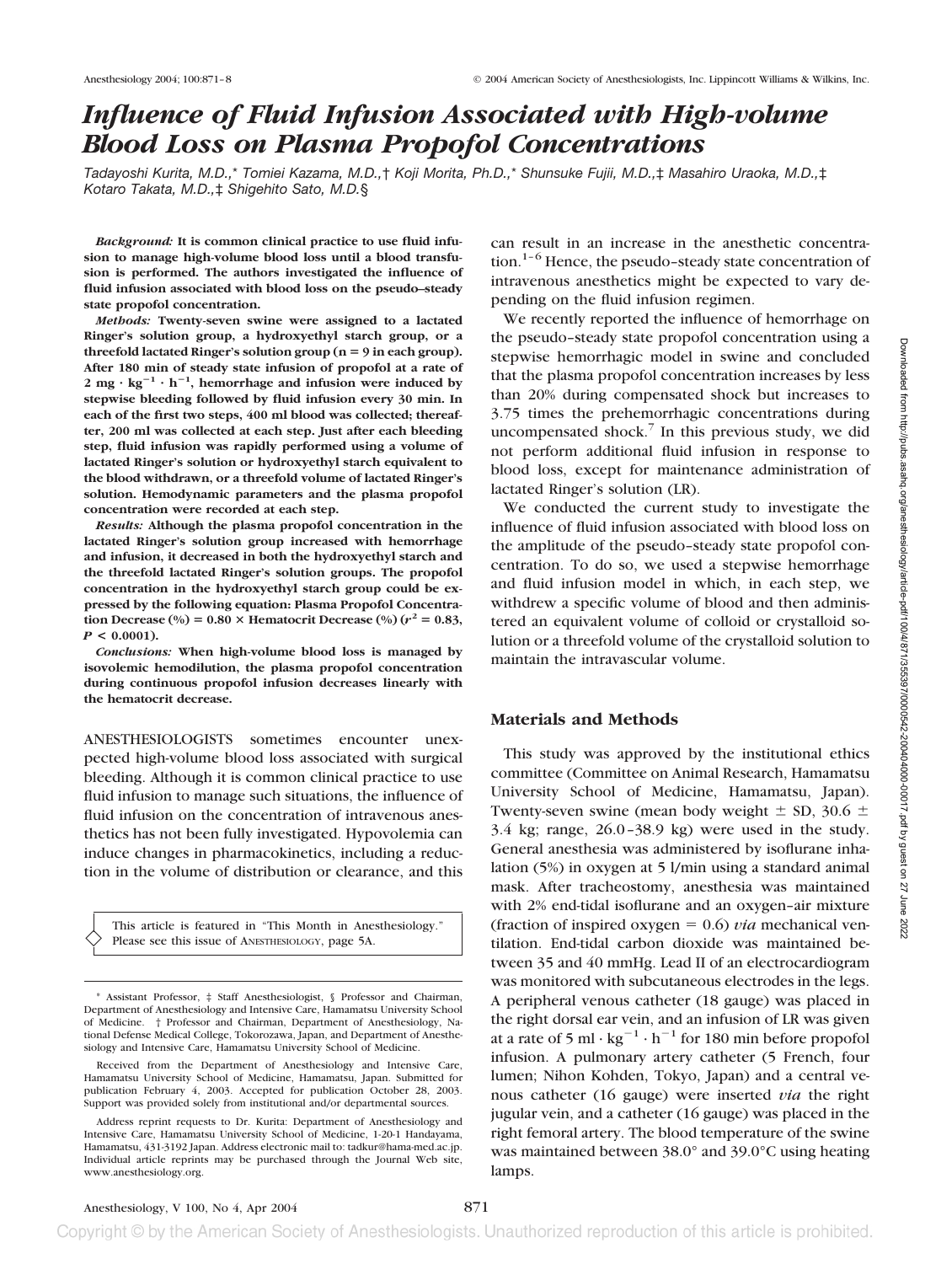After preparation of the animals, propofol was administered with an infusion pump (TE-312; Terumo, Tokyo, Japan) *via* a central venous catheter at a rate of 2 mg ·  $kg^{-1} \cdot h^{-1}$ . At 180 min after propofol infusion, which was sufficient time to attain an essentially steady state plasma concentration of propofol, baseline measurements of heart rate (HR), mean arterial pressure (MAP), mean pulmonary arterial pressure, central venous pressure (CVP), pulmonary capillary wedge pressure (PCWP), cardiac output (CO), systemic vascular resistance (SVR), pH, hematocrit, lactate, and arterial blood gases were recorded. These parameters were recorded 30 min after every bleeding and fluid infusion step until the end of the study.

At the beginning of the study, animals were assigned to the hydroxyethyl starch group and the LR group, *i.e.*, a group in which the circulatory blood volume was maintained and a hypovolemia group, to assess differences in the changes in plasma propofol concentration. However, after a few animals were studied, it became apparent that the changes in plasma propofol concentration in the LR group were similar to those occurring during hemorrhage without fluid infusion in our previous study.<sup>7</sup> Hence, we added a third group, the threefold volume of LR (3LR) group (*i.e.*, 1,200 or 600 ml infusion after 400 or 200 ml hemorrhage, respectively). This group was added to assess whether the change in propofol concentration would be close to that of the hydroxyethyl starch group when the administered volume of LR was increased and to determine whether the difference between the hydroxyethyl starch and LR groups arose from the difference in the circulatory blood volume and not the difference in the fluids. Hence, swine were assigned to the LR group  $(n = 9)$ , the hydroxyethyl starch group  $(n = 9)$ , or the 3LR group  $(n = 9)$ . After baseline measurements had been taken, hemorrhage and infusion (H&I) was induced every 30 min until death or until a total volume of 2,000 ml blood had been exchanged. In the 3LR group, stepwise H&I was performed until a total blood–fluid exchange volume of 1,400 ml was reached. In each of the first two steps, 400 ml blood was withdrawn from the femoral artery over 4 min, and then in each subsequent step, 200 ml was withdrawn over 2 min. Just after each bleeding, the infusion solution, warmed to pig blood temperature, was administered rapidly by gravity over a period of approximately 10 min for a volume of 400 ml and over 5 min for 200 ml. In the 3LR group, another two peripheral venous catheters (18 gauge) were placed in bilateral superficial abdominal veins to achieve a threefold volume of fluid infusion over approximately the same time period used for the other groups.

Cardiac output was determined with a thermodilution computer (Cardiac Output Computer, MTC6210; Nihon Kohden) using 5 ml cold 5% glucose injected into the right atrium. The CO measurements were each made four times, and the mean of the last three values was recorded. Arterial blood samples (2 ml) were taken to determine the steady state plasma concentrations of propofol 10, 30, 60, 120, and 180 min after the start of propofol infusion. Blood samples for the propofol assay were taken 30 min after each H&I step. Propofol concentrations were assayed by high-performance liquid chromatography according to the method of Plummer.<sup>8</sup> The lower limit of detection was 15 ng/ml, and the mean intraassay coefficient of variation was 7.3%.

The time course of the predicted plasma propofol concentration in the absence of hemorrhage during continuous propofol infusion can be calculated using a three-compartment model in swine, as follows<sup>9</sup>:  $Cp(t)$  =  $-A \cdot e^{-p} \cdot t - B \cdot e^{-q} \cdot t - C \cdot e^{-r} \cdot t + (A + B + C).$ A, B, C, p, q, and r were fitted by least-squares regression using the data from all animals from 0 to 180 min after the start of the propofol infusion.

#### *Statistical Analysis*

Data are expressed as mean  $\pm$  SD. Arterial blood gas analysis, HR, MAP, SVR, CO, mean pulmonary arterial pressure, PCWP, CVP, hematocrit, and the plasma propofol concentration for each H&I step were analyzed by a repeated-measures one-way analysis of variance. Differences in the variables between groups were also analyzed with two-factor analyses of variance with repeated measures for one factor. Differences among the three groups after 0, 400, 800, and 1,000 ml H&I were evaluated using one-way analyses of variance, and differences between the hydroxyethyl starch and 3LR groups after 1,200 and 1,400 ml H&I were evaluated using the Student *t* test. If the analysis of variance was found to be significant, the Scheffé F test was performed for multiple comparisons. *P* values less than 0.05 were considered statistically significant.

## **Results**

In the LR group (mean body weight  $\pm$  SD, 30.5  $\pm$  3.6 kg), five animals died after 1,200 ml H&I, two died after 1,400 ml, one died after 1,600 ml, and one died after 1,800 ml. Hence, it was possible to exchange 1,175  $\pm$ 225 ml blood without causing a fatality. In the hydroxyethyl starch group (mean body weight  $\pm$  SD, 30.9  $\pm$  2.8 kg), one animal died after 1,600 ml H&I, one died after 1,800 ml, one died after 2,000 ml, and six reached 2,000 ml without fatality. In the 3LR group (mean body weight  $\pm$  SD, 30.4  $\pm$  4.1 kg), all swine reached 1,400 ml H&I. The mean volumes of infused 5% glucose for measurement of CO were  $98 \pm 23$  ml in the LR group,  $167 \pm 22$  ml in the hydroxyethyl starch group, and 120 ml in the 3LR group. Bradycardia accompanied by hypotension, followed by cardiac arrest, was observed in all swine that died within 30 min after their last blood exchange.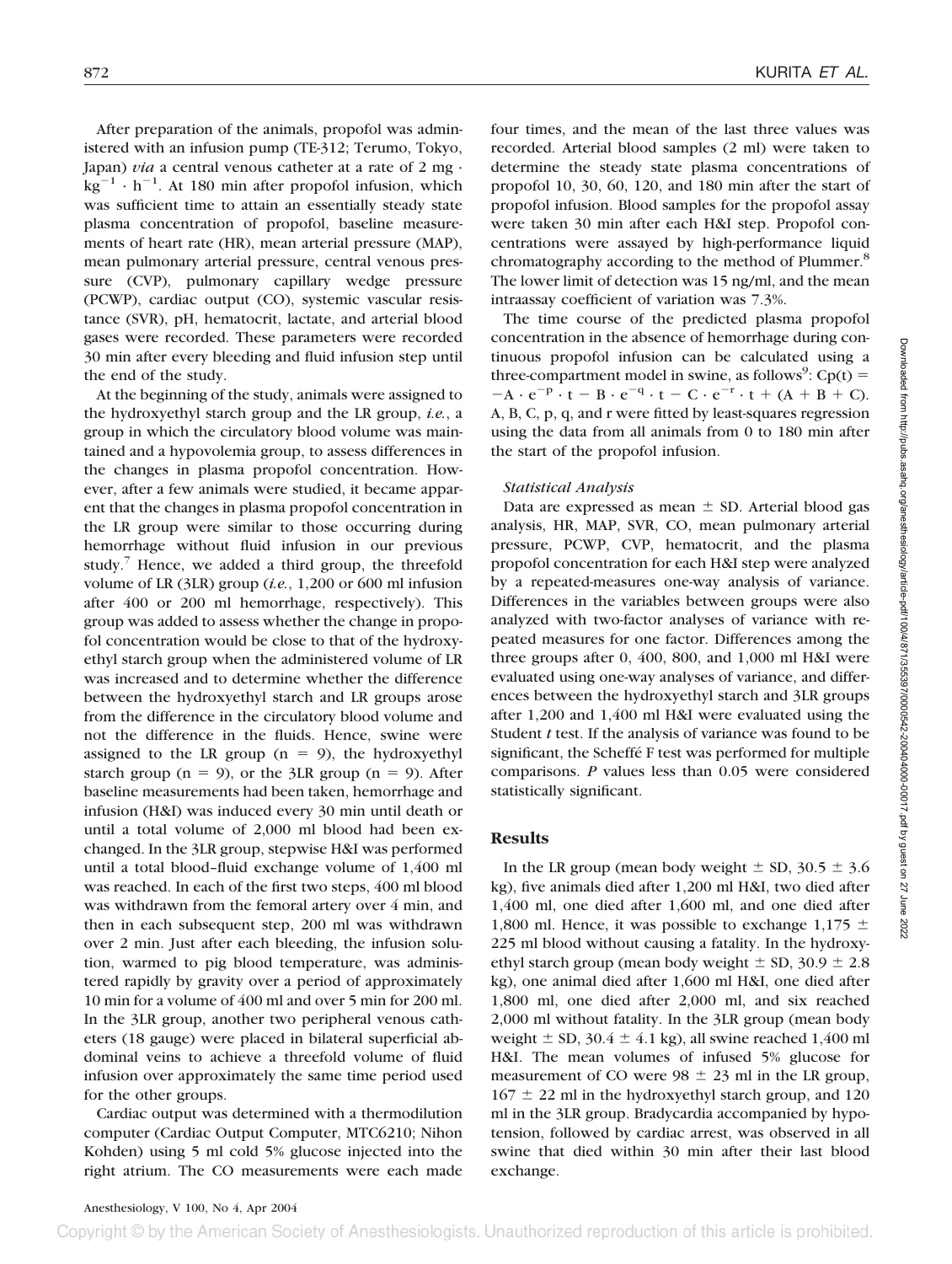|                             | Total Hemorrhage and Infusion |                 |                 |                     |                 |                 |                 |                 |                 |
|-----------------------------|-------------------------------|-----------------|-----------------|---------------------|-----------------|-----------------|-----------------|-----------------|-----------------|
|                             | 0 <sub>m</sub>                | 400 ml          | 800 ml          | 1,000 ml            | 1,200 ml        | 1,400 ml        | 1,600 ml        | 1,800 ml        | 2,000 ml        |
| LR group, No.               | 9                             | 9               | 9               | 9                   | 4               | 2               |                 |                 |                 |
| pH                          | $7.50 \pm 0.03$               | $7.48 \pm 0.03$ | $7.47 \pm 0.04$ | $7.49 \pm 0.03$     | $7.50 \pm 0.02$ | $7.49 \pm 0.03$ | 7.46            |                 |                 |
| $PCO2$ , mmHg               | $35.6 \pm 3.9$                | $37.2 \pm 3.2$  | $37.7 \pm 2.2$  | $31.8 \pm 5.2$      | $38.6 \pm 7.5$  | $30.1 \pm 6.7$  | 28.3            |                 |                 |
| $Po2$ , mmHg                | $217 \pm 21.4$                | $214 \pm 28.7$  | $221 \pm 20.9$  | $215 \pm 33.3$      | $230 \pm 12.1$  | $230 \pm 3.7$   | 246             |                 |                 |
| Base excess, mm             | $4.5 \pm 2.3$                 | $4.6 \pm 2.1$   | $3.9 \pm 1.9$   | $0.8 \pm 4.5$ †§    | $-0.8 \pm 5.1$  | $-0.5 \pm 3.3$  | $-3.5$          |                 |                 |
| Lactate, m <sub>M</sub>     | $2.2 \pm 0.8$                 | $2.4 \pm 1.1$   | $3.5 \pm 2.0$   | $5.8 \pm 3.2$ $\pm$ | $7.0 \pm 5.6$   | $6.3 \pm 3.5$   | 10.2            |                 |                 |
| Hydroxyethyl starch         | 9                             | 9               | 9               | 9                   | 9               | 9               | 8               | 7               | 6               |
| group, No.                  |                               |                 |                 |                     |                 |                 |                 |                 |                 |
| pH                          | $7.52 \pm 0.03$               | $7.51 \pm 0.03$ | $7.50 \pm 0.02$ | $7.52 \pm 0.02$     | $7.51 \pm 0.03$ | $7.51 \pm 0.05$ | $7.50 \pm 0.02$ | $7.51 \pm 0.04$ | $7.58 \pm 0.13$ |
| $PCO2$ , mmHg               | $35.5 \pm 2.6$                | $38.1 \pm 3.0$  | $37.9 \pm 3.5$  | $36.0 \pm 1.8$      | $35.1 \pm 2.0$  | $35.4 \pm 5.1$  | $35.5 \pm 1.8$  | $34.6 \pm 2.0$  | $38.4 \pm 10.2$ |
| $Po2$ , mmHg                | $208 \pm 16.2$                | $201 \pm 15.1$  | $215 \pm 20.1$  | $222 \pm 23.1$      | $213 \pm 13.0$  | $221 \pm 32.3$  | $227 \pm 31.6$  | $218 \pm 21.5$  | $228 \pm 32.1$  |
| Base excess, mm             | $5.3 \pm 1.2$                 | $4.2 \pm 1.1$   | $4.2 \pm 1.0$   | $4.2 \pm 0.9$       | $3.0 \pm 1.3^*$ | $3.0 \pm 0.8^*$ | $2.5 \pm 2.5$   | $2.8 \pm 1.4$   | $0.8 \pm 1.6$   |
| Lactate, m <sub>M</sub>     | $1.9 \pm 0.6$                 | $2.0 \pm 0.8$   | $2.2 \pm 0.6$   | $2.3 \pm 1.1$       | $2.5 \pm 1.2$   | $2.7 \pm 1.5$   | $3.5 \pm 4.0$   | $2.8 \pm 1.3$   | $4.0 \pm 1.9$   |
| 3LR group, No.              | 9                             | 9               | 9               | 9                   | 9               | 9               |                 |                 |                 |
| рH                          | $7.51 \pm 0.02$               | $7.52 \pm 0.02$ | $7.51 \pm 0.02$ | $7.50 \pm 0.02$     | $7.50 \pm 0.03$ | $7.51 \pm 0.02$ |                 |                 |                 |
| $PCO2$ , mmHg               | $37.2 \pm 2.2$                | $37.0 \pm 2.2$  | $36.6 \pm 2.2$  | $38.0 \pm 2.3$      | $34.9 \pm 3.2$  | $35.1 \pm 3.6$  |                 |                 |                 |
| $Po2$ , mmHg                | $191 \pm 23.7$                | $198 \pm 17.7$  | $205 \pm 19.0$  | $215 \pm 20.5$      | $216 \pm 24.5$  | $225 \pm 24.1$  |                 |                 |                 |
| Base excess, m <sub>M</sub> | $5.1 \pm 1.7$                 | $5.5 \pm 1.4$   | $4.5 \pm 1.3$   | $4.8 \pm 2.3$       | $2.5 \pm 3.6$   | $2.8 \pm 2.5$ † |                 |                 |                 |
| Lactate, m <sub>M</sub>     | $1.8 \pm 0.6$                 | $2.3 \pm 0.9$   | $2.7 \pm 0.9$   | $2.9 \pm 1.3$       | $3.9 \pm 2.8$   | $3.8 \pm 2.9^*$ |                 |                 |                 |

**Table 1. Arterial Blood Gas Analyses and Lactate Values for Each Group at Each Hemorrhage and Infusion Step**

\* Significant difference from the value at 0 ml. † Significant difference from the values at 0 and 400 ml. ‡ Significant difference from the values at 0, 400, and 800 ml. § Significant difference vs. 3LR group. || Significant difference vs. hydroxyethyl starch and 3LR groups.

LR = lactated Ringer's solution; 3LR = threefold volume of lactated Ringer's solution; P ${\rm co}_2$  = partial pressure of carbon dioxide; P ${\rm o}_2$  = partial pressure of oxygen.

Table 1 shows the arterial blood gas analyses and lactate values of each group at each H&I step. Base excess decreased and lactate increased with stepwise H&I in all groups, and especially in the LR group. Rapid changes were observed, and swine developed significant lactic acidemia after the blood–fluid exchange volume exceeded 1,000 ml. The HR, MAP, SVR, and CO values during stepwise H&I are shown in figure 1. In the LR group, the HR response to H&I was biphasic, and MAP decreased because of the decrease in CO, despite the maintenance of SVR. In the hydroxyethyl starch and 3LR groups, HR was slightly increased, but a biphasic response was not observed. In contrast to the LR group, MAP was slightly decreased because SVR was decreased, despite the maintenance of CO. Figure 2 shows the changes in the mean pulmonary arterial pressure, PCWP, CVP, and hematocrit values during stepwise H&I. PCWP and CVP in the LR group significantly decreased, and PCWP in the 3LR group significantly decreased, whereas those in the hydroxyethyl starch group did not change significantly. Hematocrit decreased significantly in all groups, and the values of hematocrit in the hydroxyethyl starch group were significantly less than those in the LR group. Plasma propofol concentrations after infusion during stepwise H&I are shown in figure 3. The time course of the predicted propofol concentration calculated from all swine data collected between 0 and 180 min of propofol infusion (before H&I) is also shown in figure 3. The mean plasma propofol concentrations reached approximately 97% of the predicted steady state concentration at 180 min. Plasma propofol concentrations increased approximately 6, 9, and 39% from baseline at 400, 800, and 1,000 ml, respectively, in the LR group; decreased approximately 22, 30, 34, 42, and 47% from baseline at 400, 800, 1,000, 1,200, and 1,400 ml, respectively, in the hydroxyethyl starch group; and decreased approximately 17, 28, 32, 26, and 19% from baseline values at 400, 800, 1,000, 1,200, and 1,400 ml, respectively, in the 3LR group.

In the LR group, individual plasma propofol concentrations did not increase much until a critical H&I step was reached. Thereafter, the propofol concentration clearly increased. To reduce the variability of individual responses to H&I in the LR group, we defined two hemodynamic stages: compensatory shock at individual maximal HR and uncompensated shock at individual maximal H&I. The volume of blood exchanged at maximal HR was  $940 \pm 232$  ml, CO decreased to  $1.9 \pm 0.2$ l/min, and the plasma propofol concentration was  $1.35 \pm 0.26 \,\mu$ g/ml (a 14% increase from baseline). At the point of uncompensated shock, the CO decreased to  $1.0 \pm 0.5$  l/min, and the plasma propofol concentration increased to 1.80  $\pm$  0.29  $\mu$ g/ml (a 52% increase from baseline). In both the hydroxyethyl starch and 3LR groups, it was difficult to identify the individual maximal HR. Although all animals in both groups were alive after 1,400 ml H&I, CO significantly decreased in three swine of the 3LR group;  $3.3 \pm 0.3$ ,  $2.8 \pm 0.1$ ,  $2.2 \pm 0.7$ , and  $1.6 \pm 0.4$  l/min at 800, 1,000, 1,200, and 1,400 ml, respectively. In the hydroxyethyl starch group, the CO values of all swine remained normal until 1,400 ml.

Figure 4 shows the relation between the decrease in hematocrit  $100 \times$  (Hematocrit at Baseline – Hematocrit)/Hematocrit at Baseline] and the decrease in the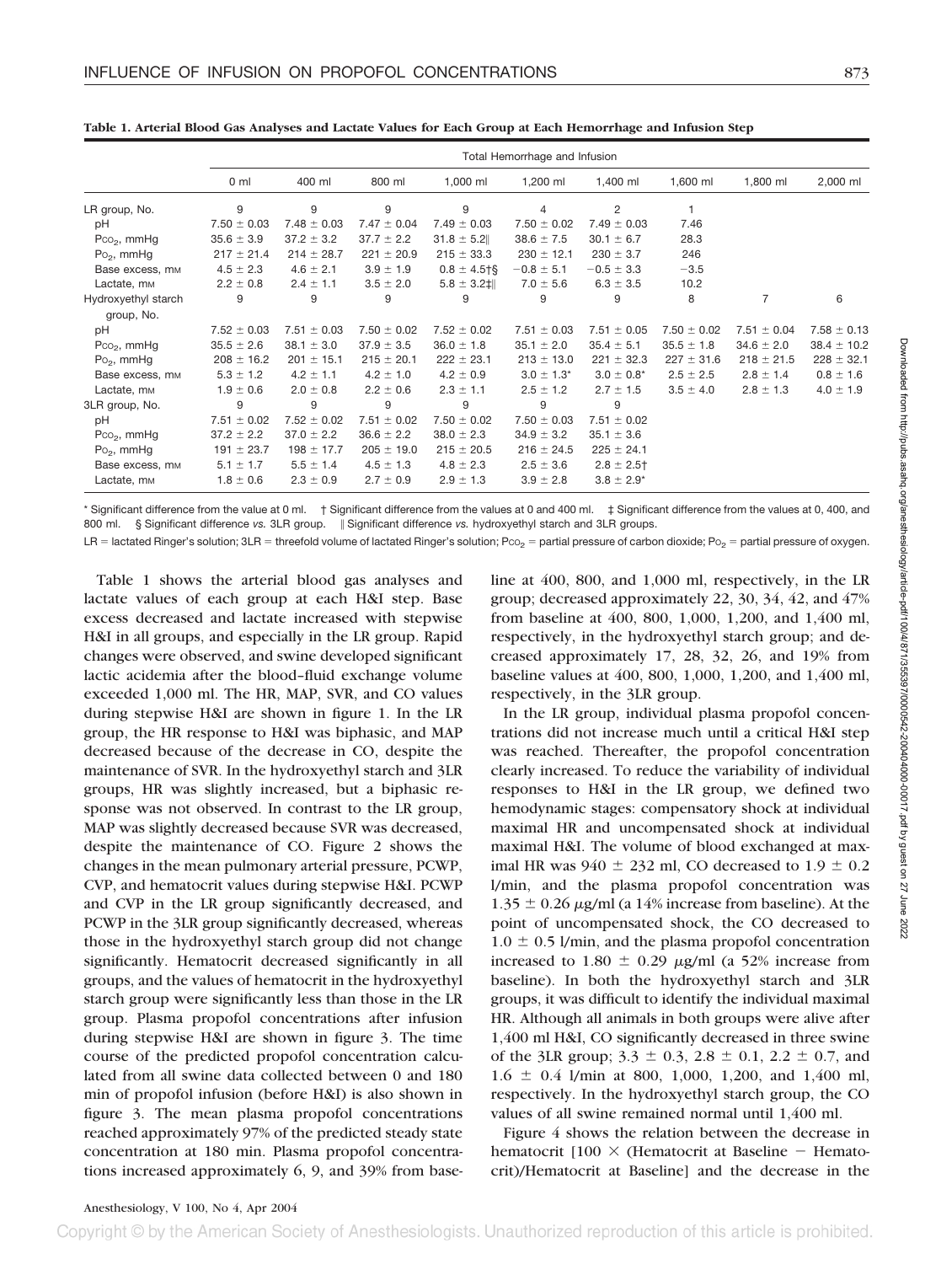

**Fig. 1. Heart rate (HR), mean arterial pressure (MAP), systemic vascular resistance (SVR), and cardiac output (CO) values in the lactated Ringer's solution (LR) group, the hydroxyethyl starch group, and the threefold lactated Ringer's solution (3LR) group during stepwise hemorrhage and fluid infusion with constant propofol infusion of 2 mg · kg**-**<sup>1</sup> · h**-**1 . \* Significant difference from the value at 0 ml. \*\* Significant difference from the values at 0 and 400 ml. \*\*\* Significant difference from the values at 0, 400, and 800 ml. \*\*\*\* Significant difference from the values at 0, 400, 800, and 1,000 ml. # Significant difference between the LR and hydroxyethyl starch groups. ### Significant difference between the LR and hydroxyethyl starch groups and between the LR and 3LR groups.**

plasma propofol concentration  $100 \times$  (Plasma Propofol Concentration at Baseline - Plasma Propofol Concentration)/Plasma Propofol Concentration at Baseline]. Linear regression of the raw data in each group gave the following relations:  $y = -0.93x$ ,  $r^2 = 0.49$  ( $P = 0.0001$ ) for the LR group;  $y = 0.80x$ ,  $r^2 = 0.83$  ( $P < 0.0001$ ) for the hydroxyethyl starch group; and  $y = 0.56x$ ,  $r^2 = 0.70$  $(P \leq 0.0001)$  for the 3LR group.

# **Discussion**

In a recent study, we examined the influence of hemorrhage on plasma propofol concentrations using a stepwise hemorrhage model in swine after 120 min steady state infusion of propofol at a rate of 2 mg  $\cdot$  kg<sup>-1</sup>  $\cdot$  h<sup>-1</sup>,<sup>7</sup> but we did not perform fluid infusion in response to blood loss. To address this issue and assess the influence of hypovolemia on propofol pharmacokinetics, the current study was performed. The above data show that it is possible to drain 976  $\pm$  166 ml blood before total circulatory collapse. The SVR and HR responses to hemorrhage were biphasic. The plasma propofol concentration gradually increased during compensated shock, but only by a total of less than 20%, whereas it increased to 3.75 times the prehemorrhage concentration during uncompensated shock.

Threefold or fourfold the volume of blood lost must be replaced by LR. $^{10}$  This requirement reflects the gradual decrease of CVP and PCWP during the stepwise H&I in the LR group (fig. 2), although the retention of infused Ringer's solution increases in the presence of hypovolemia.11 The decrease in intravascular volume causes decreases in MAP and CO, indicative of the biphasic response of HR, suggesting that the hemodynamic reactions were similar to those occurring during hemorrhage without fluid infusion, as in our previous study. The changes in plasma propofol concentrations were also similar, increasing by less than 14% at individual maximal HR and increasing by 52% at individual maximal H&I volume. When using the threefold LR volume, hemodynamics remained normal, and we were unable to divide the hemodynamics into compensated and uncom-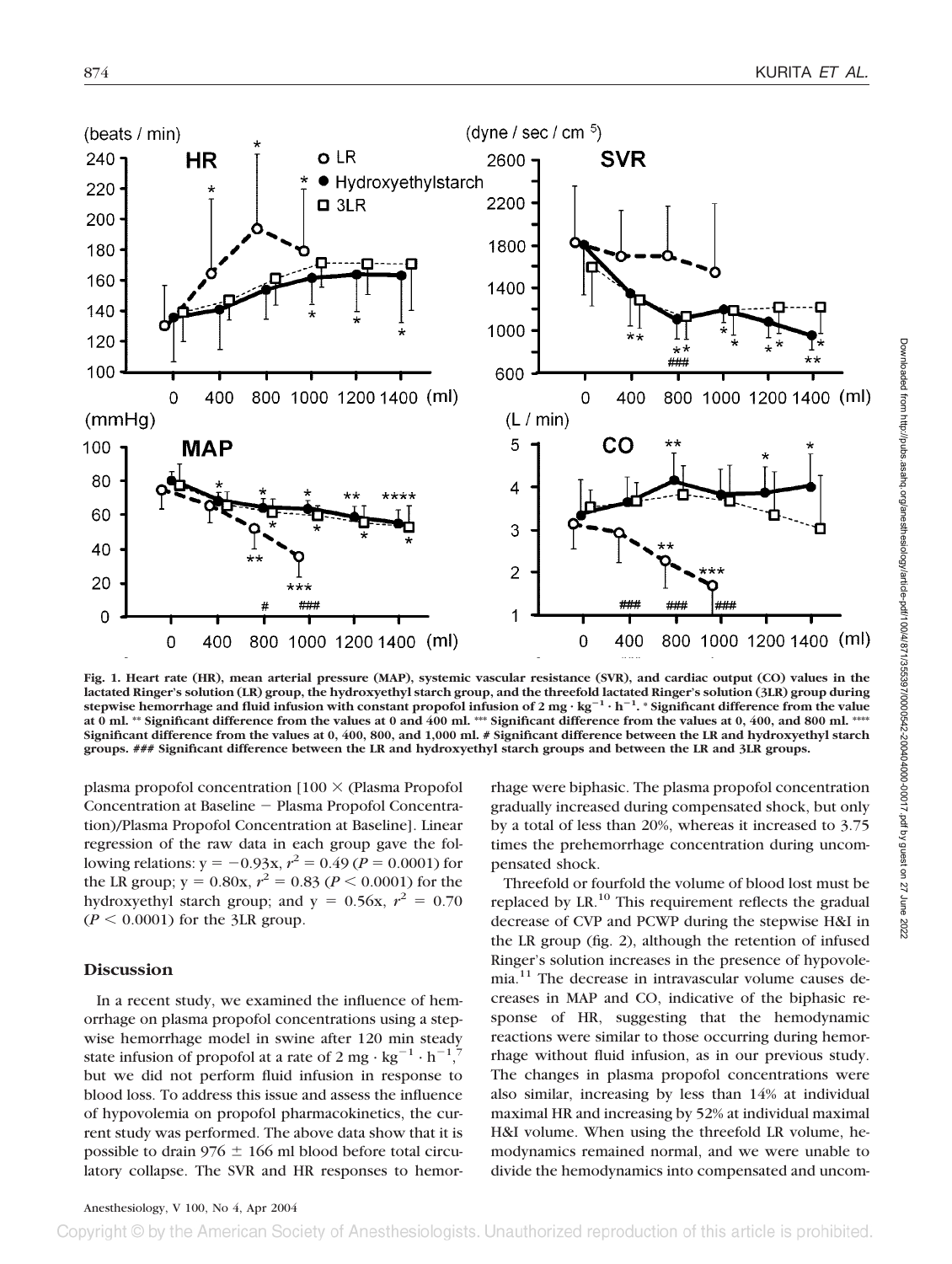

**Fig. 2. Mean pulmonary arterial pressure (MPA), pulmonary capillary wedge pressure (PCWP), central venous pressure (CVP), and hematocrit values in the lactated Ringer's solution (LR) group, the hydroxyethyl starch group, and the threefold lactated Ringer's** solution (3LR) group during stepwise hemorrhage and fluid infusion with constant propofol infusion of 2 mg  $\cdot$  kg<sup>-1</sup>  $\cdot$  h<sup>-1</sup>. **\* Significant difference from the value at 0 ml. \*\* Significant difference from the values at 0 and 400 ml. \*\*\* Significant difference from the values at 0, 400, and 800 ml. \*\*\*\* Significant difference from the values at 0, 400, 800, and 1,000 ml. # Significant difference between the LR and hydroxyethyl starch groups. ## Significant difference between the LR and 3LR groups. ### Significant difference between the LR and hydroxyethyl starch groups and between the LR and 3LR groups. † Significant difference between the 3LR and hydroxyethyl starch groups.**

pensated shock stages in the 3LR group. PCWP significantly decreased, and CVP at 1,400 ml was significantly lower than that in the hydroxyethyl starch group (fig. 2). Because approximately 25% of LR remains in the intravascular space 50 min after administration $11,12$  and, furthermore, the retention of LR slowly decreases with time, hypovolemia seemed to develop with progression of the stepwise H&I. Although the plasma propofol concentration decreased, similar to that of the hydroxyethyl starch group in the early steps of H&I (a linear regression of the data until 1,000 ml in the 3LR group yielded the equation  $y = 0.78x$ ;  $r^2 = 0.87$ ,  $P < 0.0001$ ), the values at 1,200 ml and 1,400 ml seemed to stray from the line and tended to show an increase (fig. 4). In the hydroxyethyl starch group, the hemodynamic parameters, including CVP and PCWP, remained normal. The same volume of hydroxyethyl starch was able to maintain an adequate preload up to 1,400 ml H&I and achieved isovolemic hemodilution. The plasma propofol concentration decreased almost linearly in relation to the decrease in hematocrit.

To discuss the changes in the plasma propofol concentration during different stages of fluid infusion, we define the following three conditions: isovolemic hemodilution with maintenance of the circulatory blood volume, hypovolemic hemodilution with failure to maintain the circulatory blood volume (before uncompensated shock), and hypovolemic hemodilution during uncompensated shock.

#### *Isovolemic Hemodilution with Maintenance of the Circulatory Blood Volume*

In the hydroxyethyl starch group and the early steps (until 1,000 ml) of H&I in the 3LR group, the plasma propofol concentration decreased almost linearly in relation to the decrease in hematocrit. Aggressive fluid resuscitation therapy associated with high-volume blood loss caused a decrease in plasma propofol concentration, in contrast to the observation in numerous studies examining the influence of hemorrhagic shock on the disposition of intravenous anesthetics. $1-7$  In a clinical situation during anesthesia, anesthesiologists manage to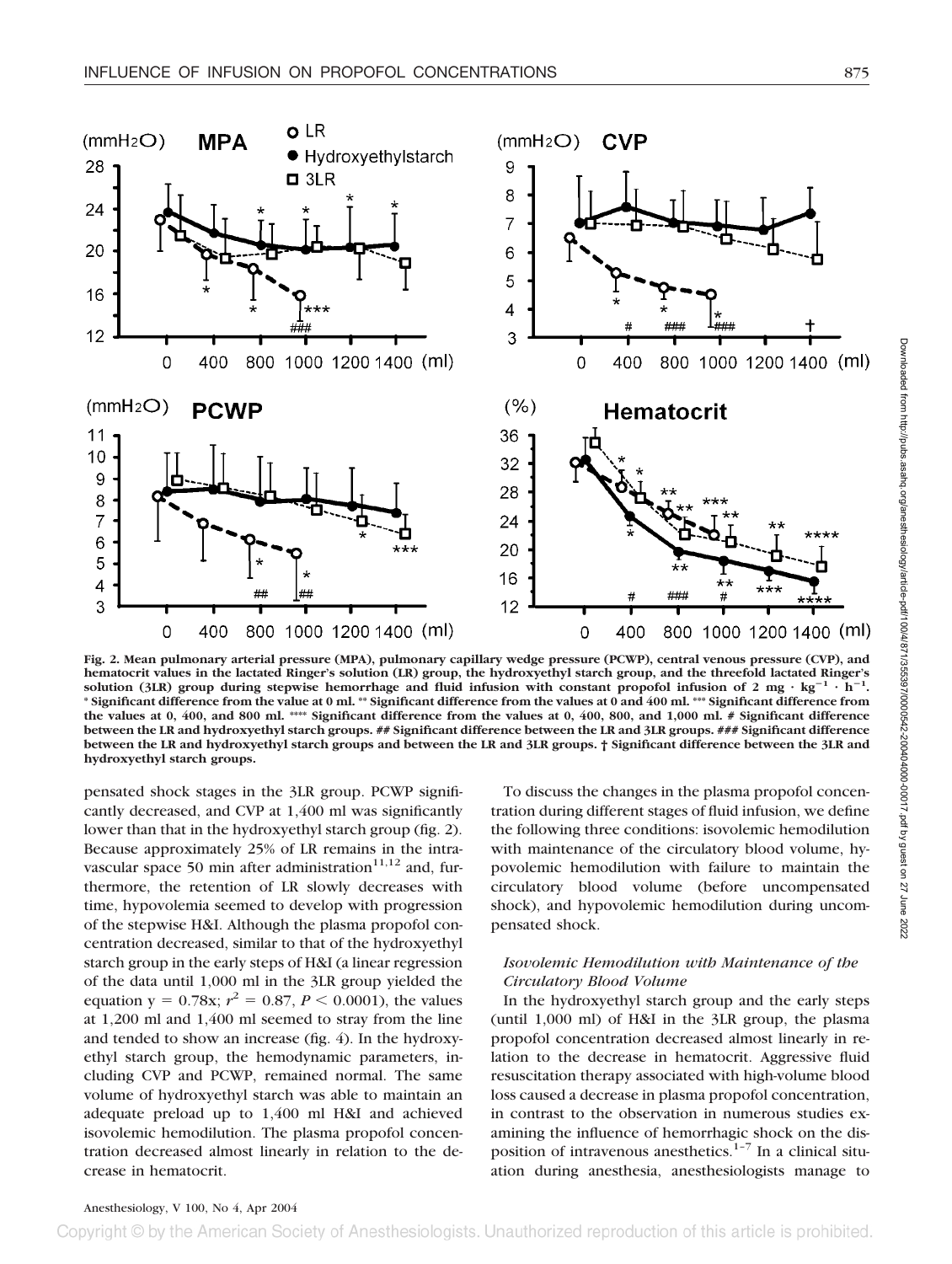

**Fig. 3. Plasma propofol concentrations in the lactated Ringer's solution (LR) group, the hydroxyethyl starch group, and the threefold lactated Ringer's solution (3LR) group before and during stepwise hemorrhage and fluid infusion with constant propofol infusion** of 2 mg  $\cdot$  kg<sup>-1</sup>  $\cdot$  h<sup>-1</sup>. Regression parameters were calculated by the least-squares method using individual measured propofol **concentrations taken from 0 to 180 min of propofol infusion. \* Significant difference from the plasma propofol concentration at 180 min (0 ml) with each group. \*\* Significant difference from the plasma propofol concentration at 0 and 400 ml with each group.** \*\*\* Significant difference from the values at 0, 400, and 800 ml. ### Significant difference between the LR and hydroxyethyl starch **groups and between the LR and 3LR groups. † Significant difference between the 3LR and hydroxyethyl starch groups.**

avoid hypovolemia or hemorrhagic shock in response to high-volume blood loss using fluid infusion and blood transfusion. However, although this is the clinical situation for working anesthesiologists, the changes in plasma propofol concentration under such conditions have not been fully investigated. The plasma propofol concentration did not decrease at a 1:1 ratio with a decrease in hematocrit because propofol was administered continuously during the 30 min after each H&I step until the blood sampling time. When the circulatory blood volume and hemodynamics remained normal, the dilution effect was clearly reflected in the decrease in plasma propofol concentration.

The plasma propofol concentration shows a linear correlation with the inverse of CO in the presence of exogenous catecholamines $13,14$  and when carbon dioxide tension is altered.<sup>15</sup> Propofol concentration was also found to correlate with the inverse of CO when the concentration was varied by hemorrhage in our previous study, but two different correlates were found. When CO is more than 2 l/min, it has little effect on the plasma propofol concentration, but when CO is less than 2 l/min, the concentration is markedly influenced by a decrease in  $CO<sup>7</sup>$  In another anesthetized swine study, Van Woerkens *et al.*<sup>16</sup> demonstrated that isovolemic hemodilution (reduction of hematocrit from 28% to 9%) results in a doubling of the CO, primarily because of an increase in stroke volume. In the current study, CO significantly increased from  $3.4 \pm$ 0.8 l/min at baseline to  $4.2 \pm 0.6$  l/min at 800 ml H&I (with a maximum mean value of  $4.4 \pm 0.6$  l/min). Because the approximately 20% increase in CO might have decreased the plasma propofol concentration by approximately  $10\%,^{14}$  CO might contribute at least partially to the decrease in the plasma propofol concentration.

# *Hypovolemic Hemodilution with Failure to Maintain the Circulatory Blood Volume (before Uncompensated Shock)*

During the later steps (1,200 and 1,400 ml) of H&I in the 3LR group, the plasma propofol concentration did not decrease with H&I and no longer had a linear relation with hematocrit (fig. 4). Although CO decreased with stepwise H&I in three swine of the 3LR group, CO remained normal until 1,400 ml (averages of  $4.2 \pm 0.6$ ,  $4.2 \pm 0.7$ ,  $4.0 \pm 0.5$ , and  $3.9 \pm 0.4$  l/min at 800, 1,000, 1,200, and 1,400 ml, respectively) in the other six swine.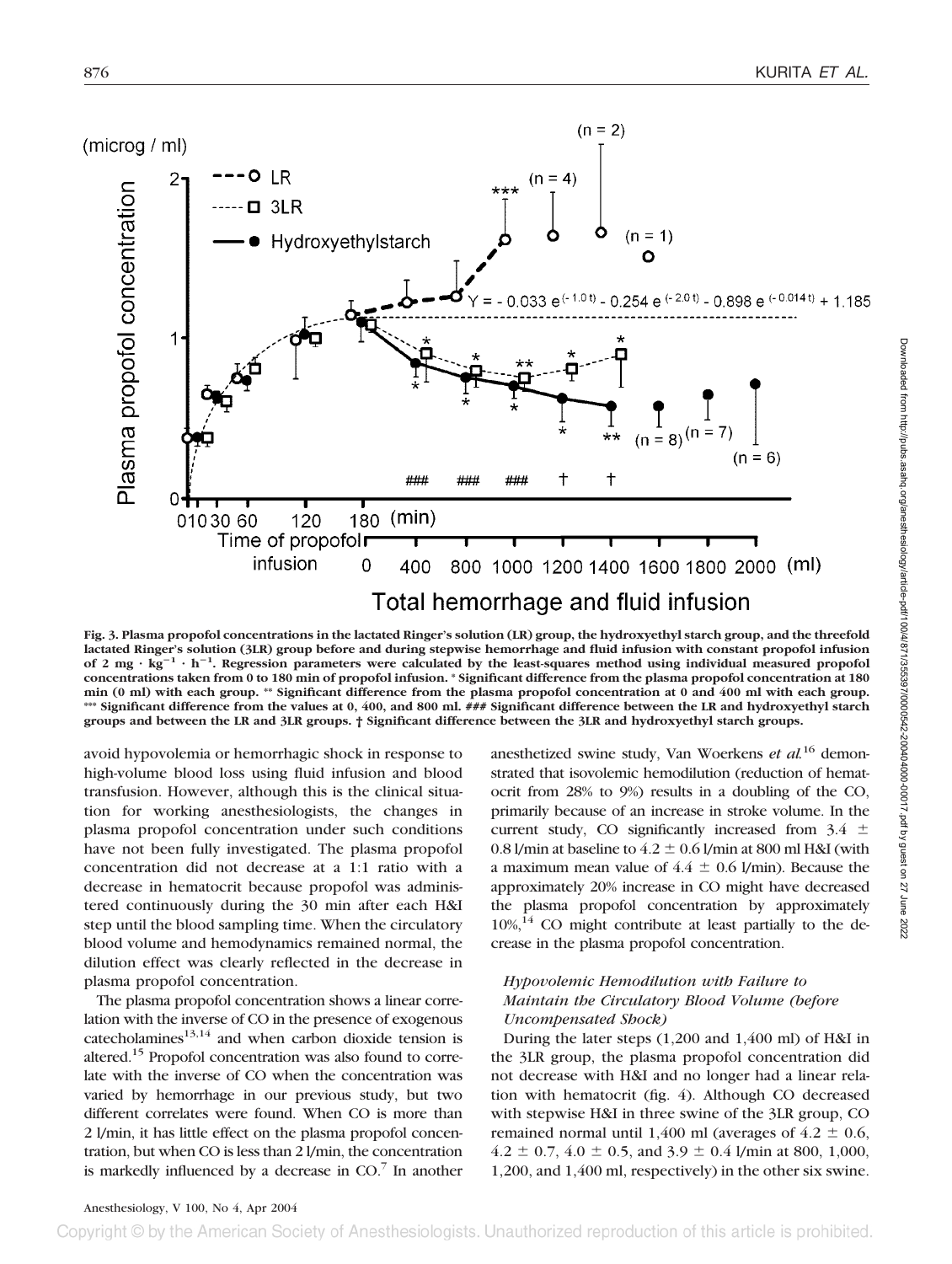**Fig. 4. Relation between the decrease in hematocrit [100 (Hematocrit at Baseline** - **Hematocrit)/Hematocrit at Baseline] and the decrease in plasma propofol concentration [100 (Plasma Propofol Concentration at Baseline** - **Plasma Propofol Concentration)/Plasma Propofol Concentration at Baseline] in each fluid infusion. Each point represents the mean and SD at each hemorrhage and infusion step (the numbers shown in the figure give the total blood–fluid exchange volume in each group). The linear regression analyses were based on raw data in each group (raw data are not shown). The linear regression equations are y**  $-0.93x$ ,  $r^2 = 0.49$  ( $P = 0.0001$ ) in the **lactated Ringer's solution (LR) group, y** 0.80x,  $r^2 = 0.83$  ( $P < 0.0001$ ) in the hydroxyethyl starch group, and  $y = 0.56x$ ,  $r^2 = 0.70$  ( $P < 0.0001$ ) in the threefold **lactated Ringer's solution (3LR) group.**



The plasma propofol concentration in the six swine with normal CO decreased by averages of approximately 17, 27, 34, 26, and 24% from baseline values at 400, 800, 1,000, 1,200, and 1,400 ml, respectively, and similar concentration changes were observed. These results suggest that when high-volume blood loss is not adequately managed by fluid infusion and hypovolemia is induced, the plasma propofol concentration has a tendency to increase rather than decrease linearly with hematocrit, even if CO is normal. The changes in plasma propofol concentration with the same volume of LR infusion indicated that, when severe hypovolemia occurs, the dilution effect on the plasma propofol concentration is unclear. The changes in plasma propofol concentration were similar to those in our previous study during hemorrhage without fluid infusion, although the concentrations did minimally stray from their predicted values during compensated shock.

The pharmacokinetics of anesthetics in hypovolemia or hemorrhagic shock have been widely studied.<sup>1-6,17,18</sup> Increased effects of etomidate,<sup>1</sup> fentanyl,<sup>2</sup> propofol,<sup>3,6</sup> and remifentanil<sup>5</sup> but not  $\gamma$ -hydroxybutyrate<sup>17</sup> were reported during hypovolemia, and this is partially attributed to a decrease in clearance and in the distribution volume of anesthetics. De Paepe *et al.* have demonstrated that moderate hypovolemia in animals (induced

# Decrease in hematocrit

by removing 30% of the initial blood volume) reduces distribution volume and systemic clearance of propofol<sup>3</sup> and, furthermore, increases end-organ sensitivity. $3,4$ Johnson *et al.*<sup>6</sup> have demonstrated the same findings in severely hypovolemic animals (blood removal until 30 ml/kg). These findings may explain the results of the current study because even if fluid infusion is performed in response to blood loss, hypovolemia might be expected to reduce distribution volume and systemic clearance of propofol, with the result that the plasma propofol concentration seems to increase.

# *Hypovolemic Hemodilution during Uncompensated Shock*

In the current study, we were able to divide hemodynamics between compensatory and uncompensated shock in the LR group only. A remarkable increase in the plasma propofol concentration was observed during uncompensated shock (a 52% increase from baseline). The CO decreased to  $1.0 \pm 0.5$  l/min during uncompensated shock, and hence, the plasma propofol concentration was markedly influenced by the decrease in CO. In uncompensated shock, there is an extreme decrease in peripheral perfusion, which, when combined with decreased CO, results in very little drug distribution. Therefore, the drug being delivered tends to be retained in the